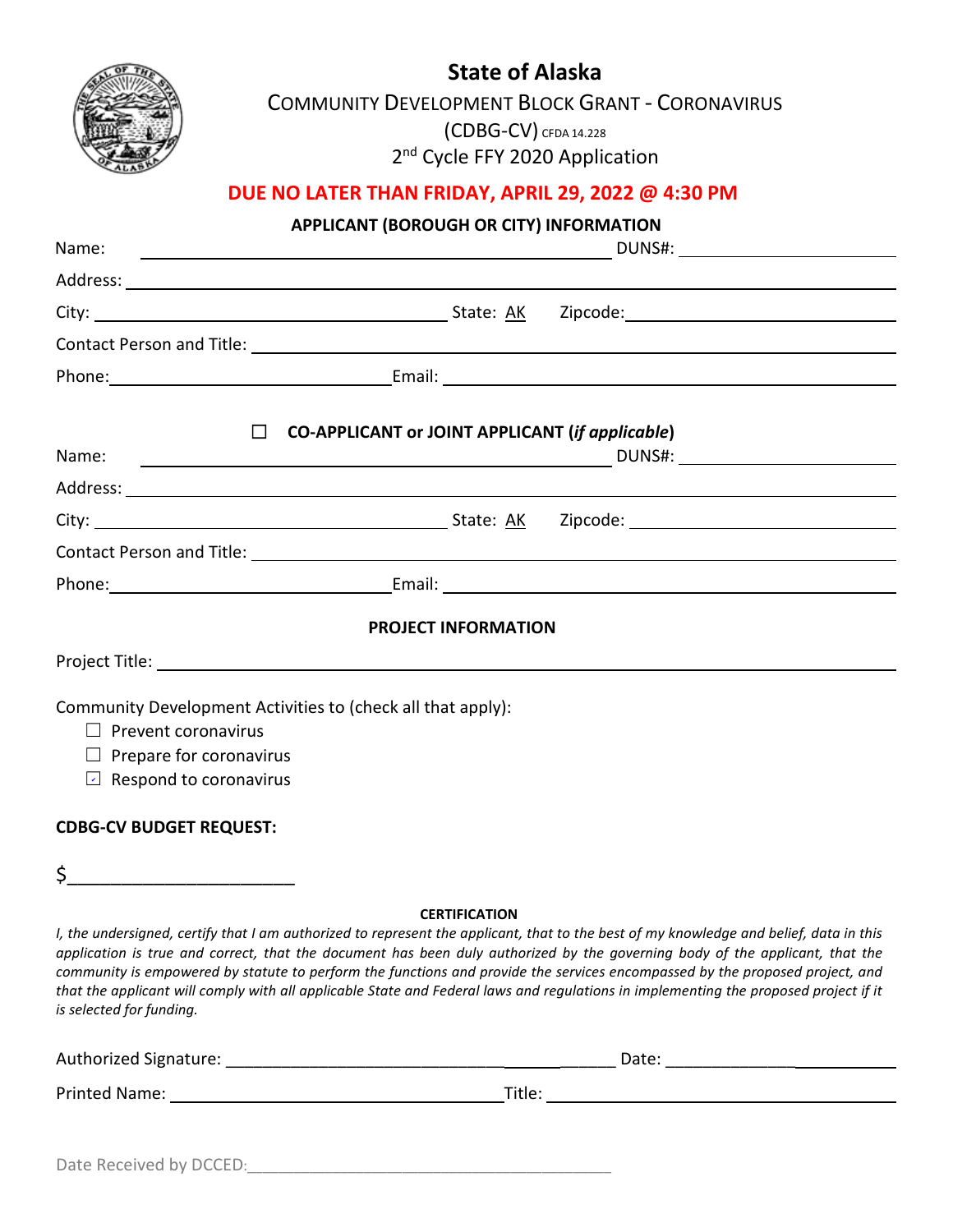### **CRITERION #1 / Maximum Points Available 15**

# **Project Description & Selection / Citizen Participation Plan**

### **A. Project Description**

What are you going to do? Describe how your project **prevents, prepares for, or responds to coronavirus**. Also describe the project as completely and in as much detail as possible by first identifying existing conditions, the nature of the proposed project, and what additional needs the project will address in your community. (*See page 14 of the Application Instructions*). Although it's not required, photos are encouraged.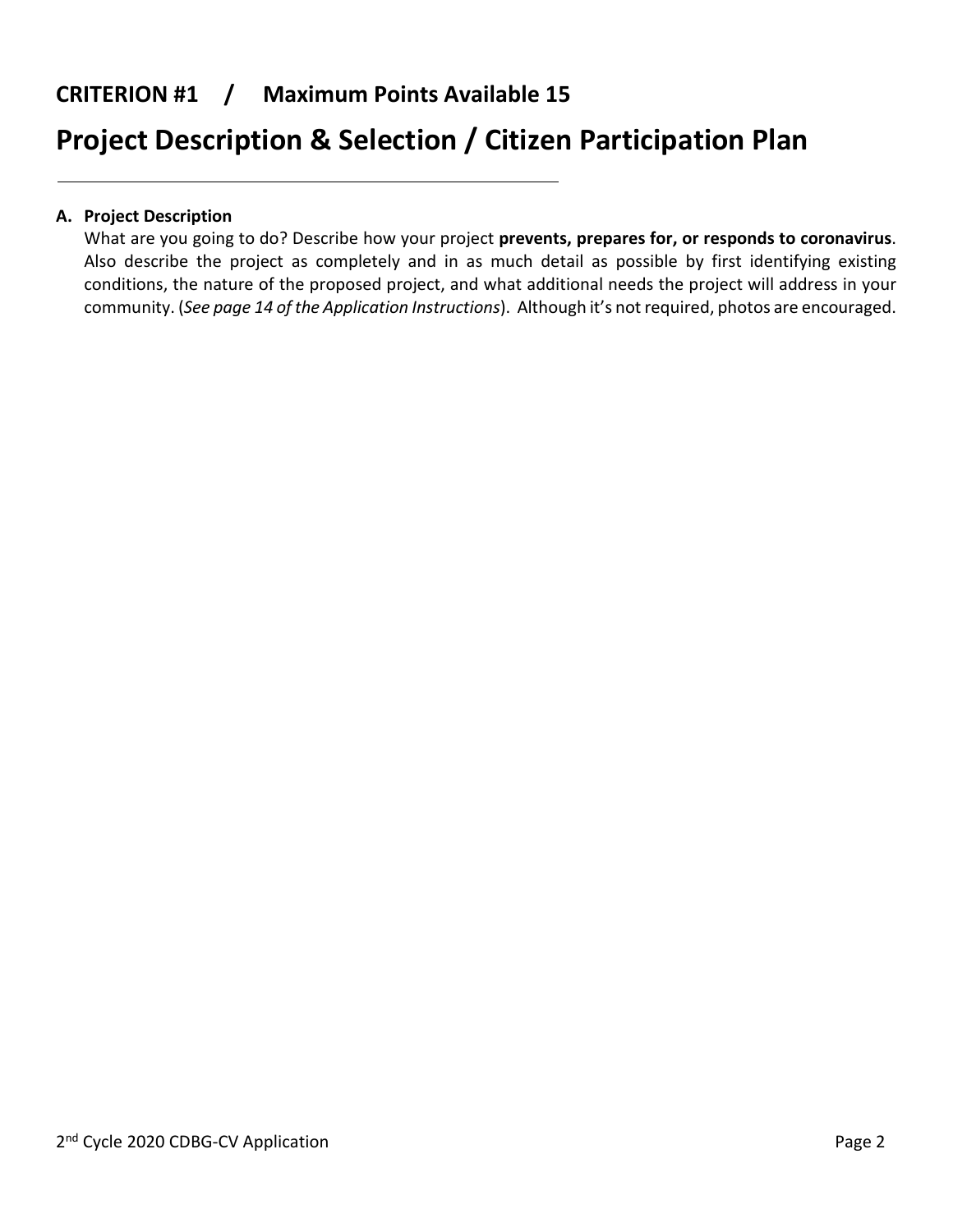### **B. Selection Process/Citizen Participation Plan**

How and why did the community decide on this project? Describe the public participation process used and how and when residents, especially low and moderate-income residents, had the opportunity to comment. Does the project demonstrate community consensus? Identify the other projects considered for CDBG-CV funding and explain why this project was selected as the priority*. (See pages 14-15 of the Application Instructions for guidance and information on special funding rules for expediated public notice and holding a virtual hearing in lieu of in-person public hearings.)*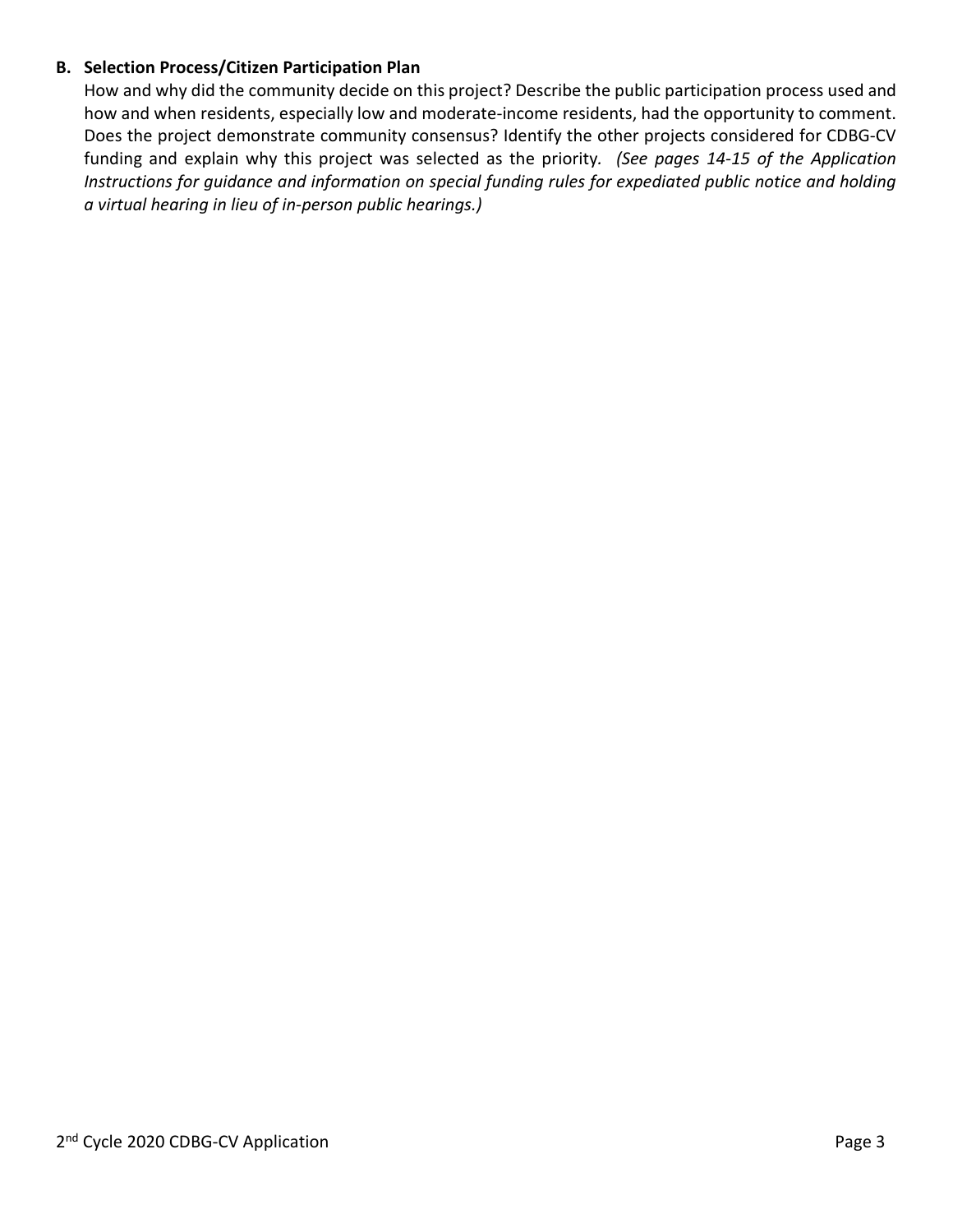### **C**. **Mandatory Public Hearing for 2nd Cycle FFY 2020 CDBG-CV Application**

Attach copies of minutes of at least one public hearing, held prior to submission of this application. Your minutes *must* show the following:

- $\checkmark$  CDBG-CV program was explained
- $\checkmark$  Public had opportunity to comment
- $\checkmark$  There was a call for alternate proposals
- $\checkmark$  Selected project has community consensus

### *This is a federal requirement. This application cannot be considered for funding without minutes showing that the public had an opportunity to comment and suggest a variety of possible projects.*

### **Date of Public Hearing/Community Meeting:**

\**Must be held prior to submission of the application.*

| Did you give adequate notice to residents about the public hearing? |  |  |  |
|---------------------------------------------------------------------|--|--|--|
|---------------------------------------------------------------------|--|--|--|

☐ Yes ☐ No

Did you provide reasonable access to handicapped residents and any technical assistance needed for low and moderate income residents?

☐ Yes ☐ No

Did you attach a copy of the public notice for this meeting?

☐ Yes ☐ No

### **Do your minutes reflect the following?**

Did you explain the CDBG-CV program and explain that the CDBG-CV grant can fund community development projects to prevent, prepare for, and respond to coronavirus?

 $\Box$  Yes  $\Box$  No

Did you give an example of a proposed project that is currently needed in the community and explain why it should be chosen for the CDBG-CV project?

☐ Yes ☐ No

Did you ask if there were any comments on the proposed project?

☐ Yes ☐ No

Did you call for alternative proposals and discuss all proposals fully to clearly identify what projects are needed and why they are important to the community in preventing, preparing for, and responding to the coronavirus?

☐ Yes ☐ No

If there are no alternative proposals, is this clearly stated in the minutes of the meeting?

| $\sqcap$ Yes $\sqcap$ No $\Box$ N/A |  |  |  |  |
|-------------------------------------|--|--|--|--|
|-------------------------------------|--|--|--|--|

### **Meeting Minutes**

Did you attach the minutes of this public hearing to the application as required?

☐ Yes ☐ No

*NOTE: You must be able to answer "YES" to all questions and attach a copy of the meeting minutes that document all these public hearing requirements were met. If not, your application will not move forward.*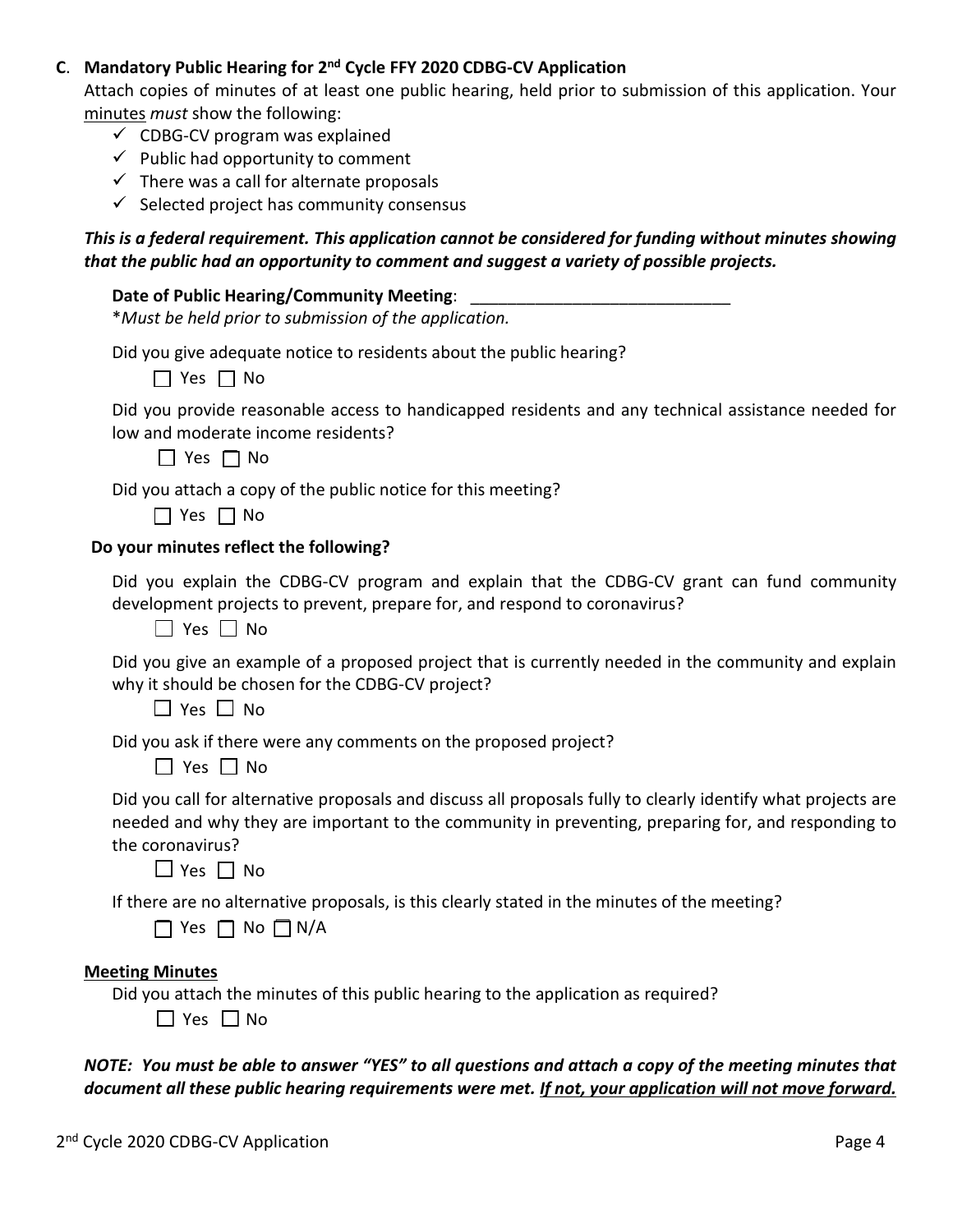## **CRITERION #2 / Maximum Points Available 25 Project Plan / Readiness**

### **A. Identify major project activities and dates for completion of those activities:**

CDBG-CV funds will not fund planning grants. Keep in mind funds will not be available until the grant negotiation and environmental review processes are complete. **The project must be ready to go and 80% expended by June 2023**. *(See pages 16-17 of the Application Instructions.)*

Proposed Project Start Date: \_\_\_\_\_\_\_\_\_\_\_\_\_\_\_\_\_\_\_\_\_\_\_\_\_\_\_\_\_\_\_

Project Completion Date:

| <b>Proposed Activity Timeline</b> | <b>Start Date</b> | <b>Completion</b><br>Date |
|-----------------------------------|-------------------|---------------------------|
|                                   |                   |                           |
|                                   |                   |                           |
|                                   |                   |                           |
|                                   |                   |                           |
|                                   |                   |                           |
|                                   |                   |                           |
|                                   |                   |                           |
|                                   |                   |                           |

Explain the timeline provided above, as well as the goals, objectives, and expected outcomes for implementing the proposed project.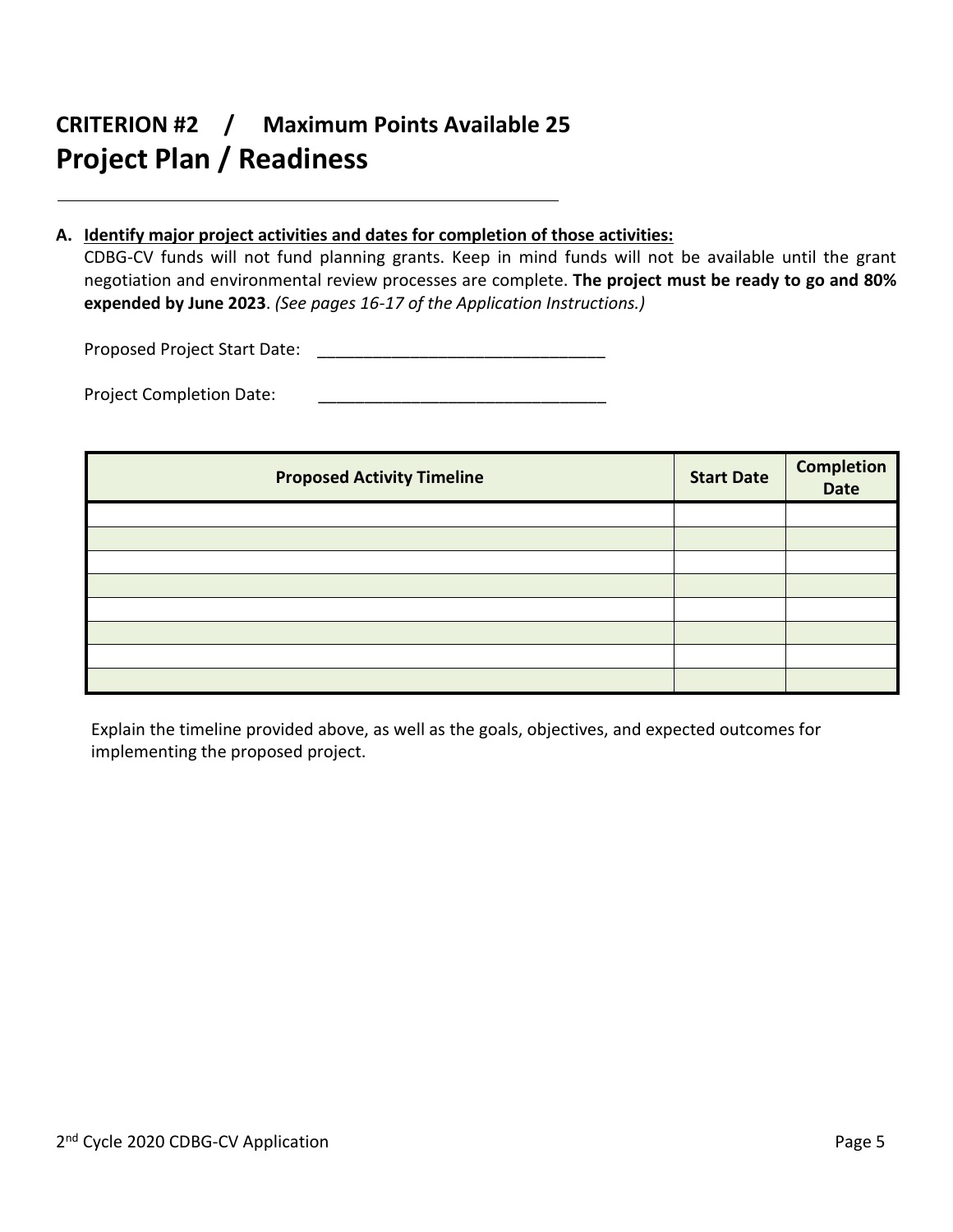#### **B. Indicate whether you have the following to ensure the success of the project:**

| 1. Final Engineering Documents (Design)                   | $\Box$ Yes $\Box$ No $\Box$ N/A |
|-----------------------------------------------------------|---------------------------------|
| 2. State Fire Marshal Approval of Plans                   | $\Box$ Yes $\Box$ No $\Box$ N/A |
| 3. U.S. Army Corps of Engineers Permit                    | $\Box$ Yes $\Box$ No $\Box$ N/A |
| 4. Other Required Permits (See Appendix G)                |                                 |
| 5. Cooperative/Joint Agreements (See Appendices E & F)    | $\Box$ Yes $\Box$ No $\Box$ N/A |
| 6. Operation and Maintenance Budget (after CDBG-CV funds) | $Yes \Box No \Box N$            |

Describe the efforts the community has undertaken to ensure the success of the project. Describe project agreements that are in place and the resources dedicated to the project. If applicable, explain the plan and budget for operating and maintaining your project after the CDBG-CV funding ends.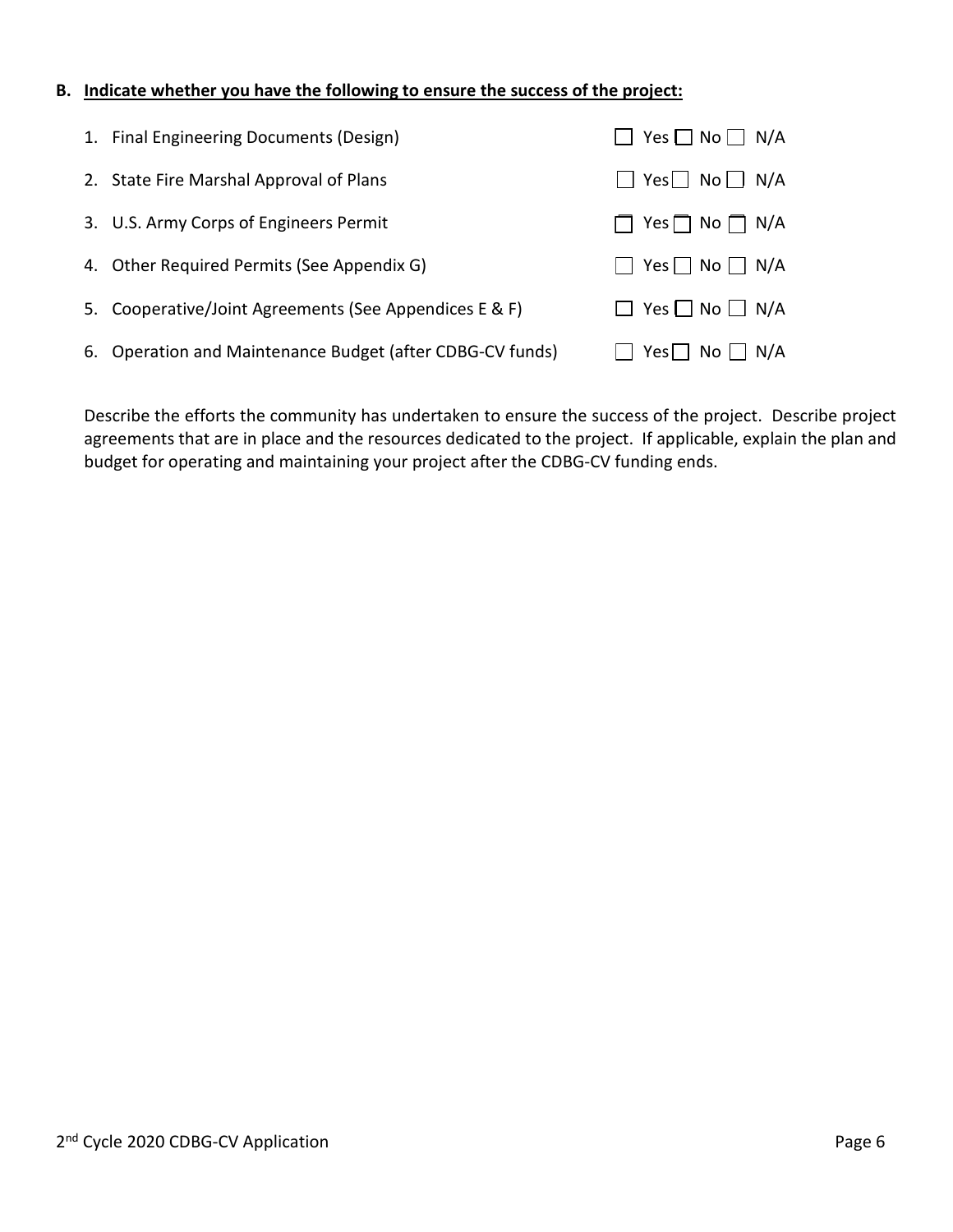**C. Identify other expected or awarded state, federal, public, or private funding involved with this project** Each applicant that has other expected or awarded sources of funding (including as a subrecipient) is to provide the following information about each agency and the activity it would fund. Please attach documents in the form of grant award letters or application cover pages. (*See pages 16 and 20 of the Application Instructions.)*

| <b>Agency</b><br>(Include CFDA#<br>if Federal) | <b>Contact Name</b><br><b>Phone, and Email</b> | <b>Use of Funds</b><br>or Activity                       | <b>Total Funding</b><br><b>Requested</b> |
|------------------------------------------------|------------------------------------------------|----------------------------------------------------------|------------------------------------------|
|                                                |                                                |                                                          |                                          |
|                                                |                                                |                                                          |                                          |
|                                                |                                                |                                                          |                                          |
|                                                |                                                |                                                          |                                          |
|                                                |                                                |                                                          |                                          |
|                                                |                                                | <b>TOTAL OTHER EXPECTED OR</b><br><b>AWARDED FUNDING</b> | $\bf{0}$                                 |

Describe the other expected or awarded sources of funding listed in the table above and explain how they will help meet your project goals.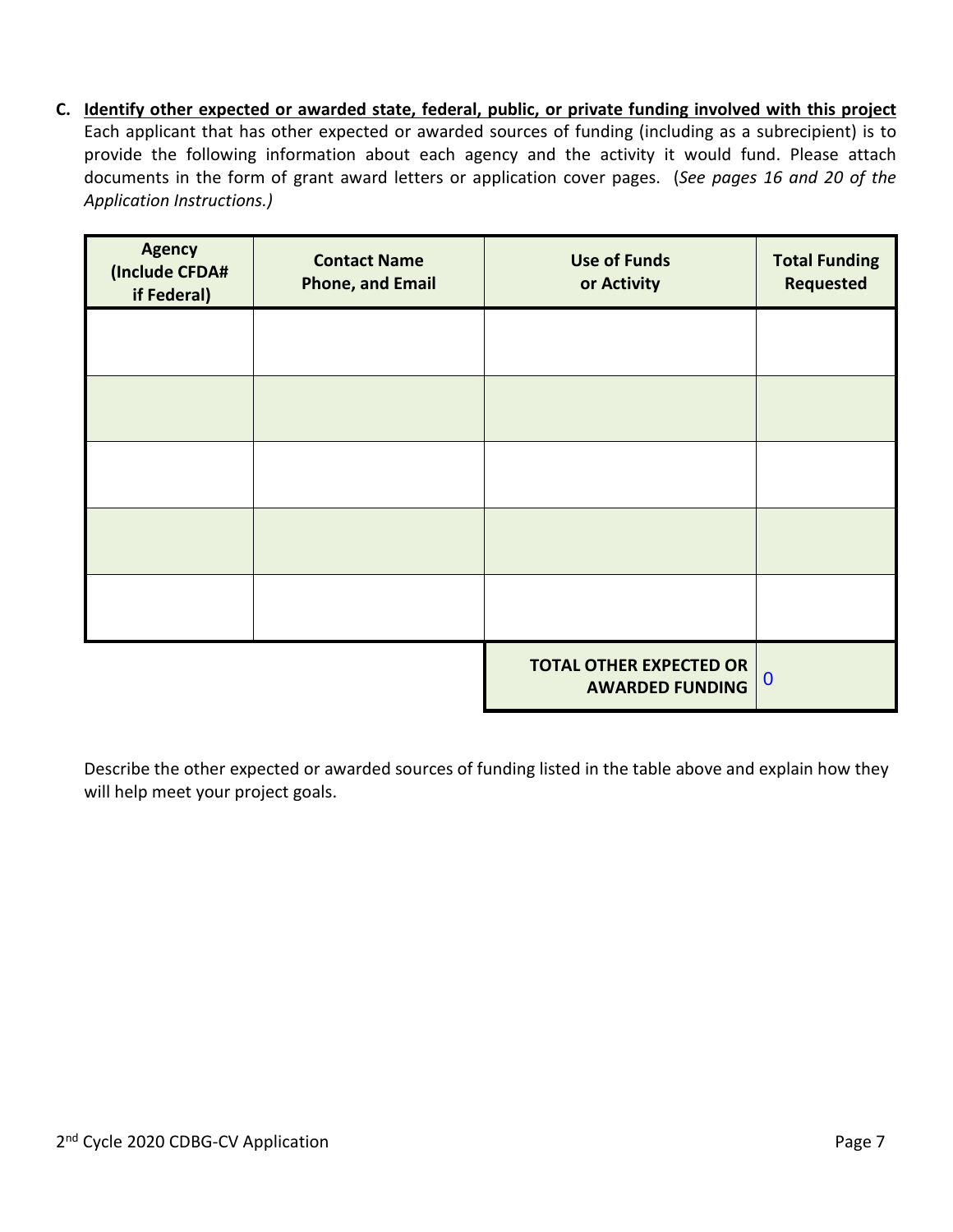- **D. Site Control:** If the proposed project involves the use of real property you must provide evidence in the form of a deed, lease, or easement showing that the community has obtained an enforceable right to use that parcel of land or facility.
	- a. Provide the legal description of the property:
	- b. Attach a map which identifies the property. Map attached?  $\Box$  Yes  $\Box$  No
	- c. Indicate which document you have that proves ownership or your legal right to use the property.



d. If you do not have one of the above documents, what steps do you need to take in order to obtain the right to use the property? For example, do you need to purchase the land? ... Negotiate and execute a lease with another entity? ... Finalize ANCSA 14(c)(3) reconveyance? Please explain the situation as you know it and your anticipated timeframe to prove site control.

|    | e. Have you contacted your DCCED Regional Office<br>and asked for assistance with site control? | Yes     | No  |
|----|-------------------------------------------------------------------------------------------------|---------|-----|
|    | f. Has this property been occupied over the last 12 months? $\Box$ Yes                          |         | No. |
| g. | Will there be anyone displaced from the property<br>for this project?                           | l I Yes | No  |

**E. Environmental Review:** Every successful applicant for CDBG-CV funds must obtain appropriate environmental clearances for their proposed activity. The Department will make a determination regarding the environmental requirements of each project and notify each grantee about appropriate procedures after notification of award. After this application is submitted, **all project activity must stop** until the environmental review requirement is met. **Please indicate that you are aware of this requirement.**

☐ Yes ☐ No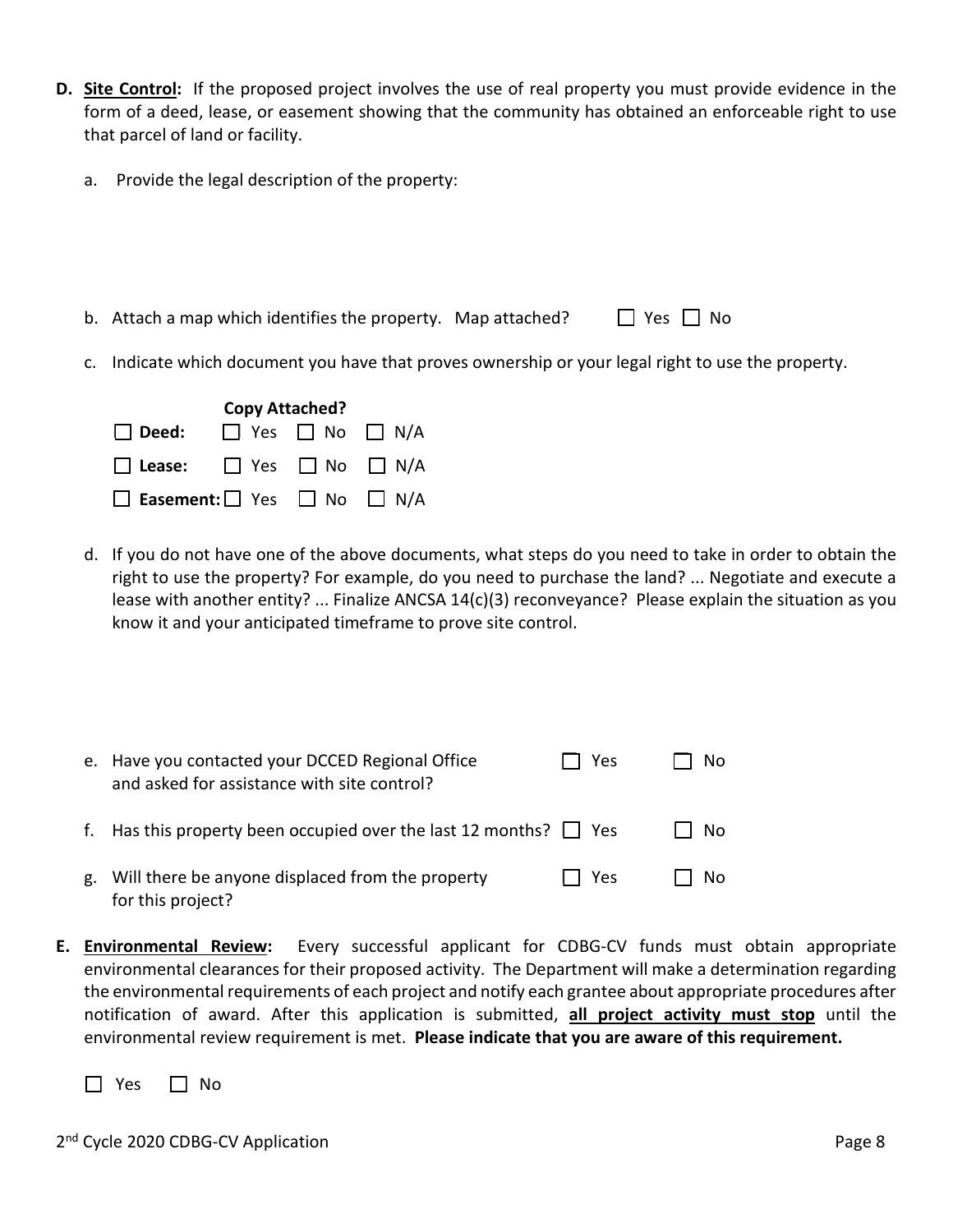# **CRITERION #3 / Maximum Points Available 25 Project Impact**

Be specific and describe how this project 1) prevents, prepares for, and responds to the coronavirus and 2) provides a substantial or direct benefit to low and moderate-income persons, as well as any additional benefits the project will have on the community. Be specific. Attach additional pages if necessary.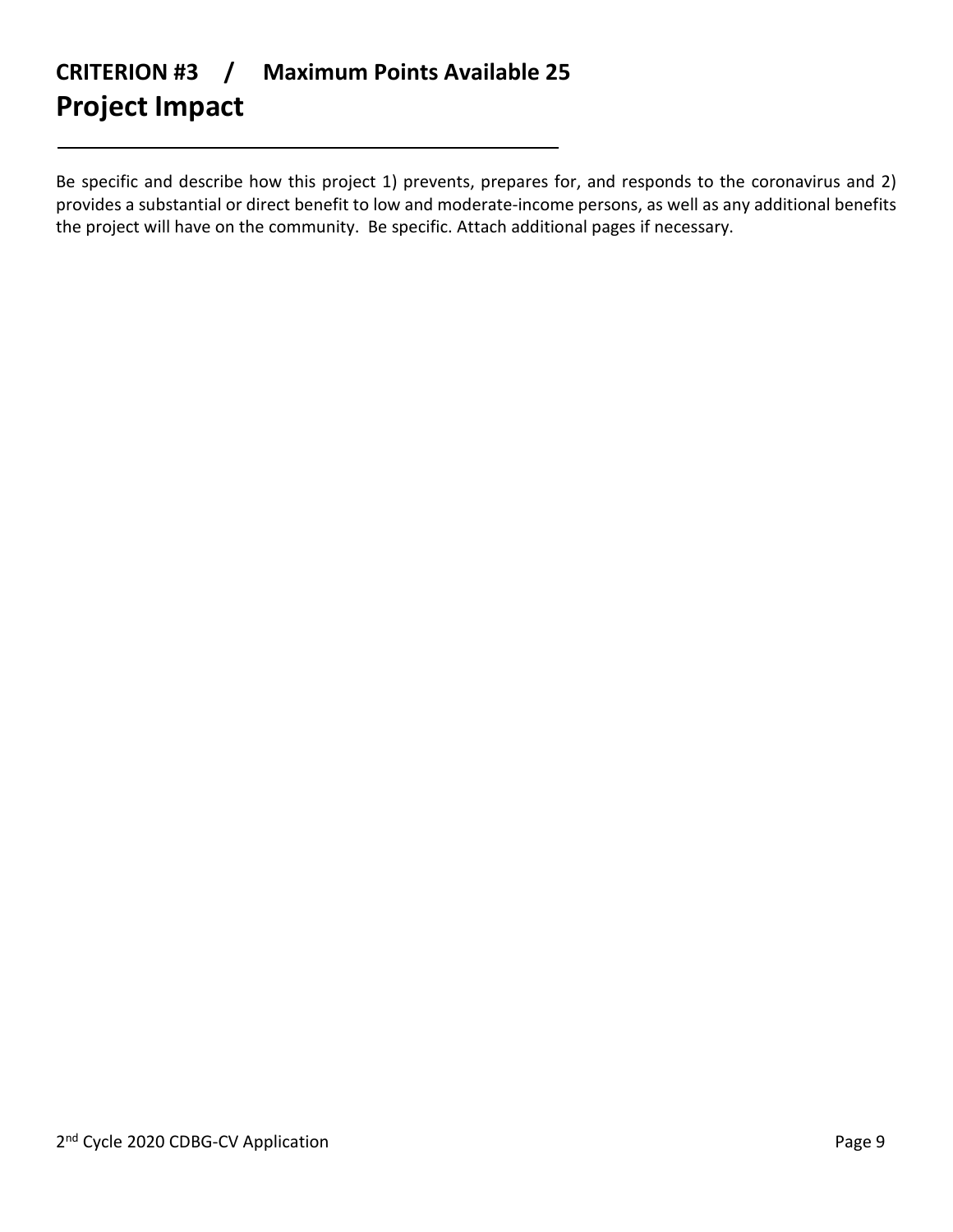## **CRITERION #4 / Maximum Points Available 25 Duplication of Benefits/Budget**

Refer to pages 19-23 of the Application Instructions for detailed instructions on how to prepare your budget to receive the highest possible score.

### **A. Duplication of Benefits**

*Successful applicants for CDBG-CV funds must establish policies and procedures that include the following components:*

- *Requirement that any person or entity receiving CDBG-CV assistance (including subrecipients and direct beneficiaries) must agree to repay assistance that is determined to be duplicative. This may be documented through a subrogation agreement or similar clause included in the agreement with the person or entity. The grantee should establish a protocol to monitor compliance based on risk of duplication of benefits for each activity.*
- *Develop a method of assessing whether the use of these funds will duplicate financial assistance that is already received or is likely to be received (such as insurance proceeds) by acting reasonably to evaluate the need and the resources available to meet that need.*

**`**

|     | <b>Total Project Cost</b>                                                                                                                                                           |
|-----|-------------------------------------------------------------------------------------------------------------------------------------------------------------------------------------|
| 50' | Subtract Other Awarded and Expected Funding from the Project<br>Planning/Readiness Section on page 7                                                                                |
| 0 ئ | Subtract Total Cash or In-Kind Funding on page 11                                                                                                                                   |
|     | <b>CDBG-CV Request</b> (The unmet need available for this project)<br>*This amount should match page 13 "Total CDBG-CV Request" and the<br>CDBG-CV Request Total on the cover page. |

### **B. General Information about preparing your budget is provided below:**

### **1. Budget**

- *At least 80% of all CDBG-CV funds must be expended by June 2023.*
- *All CDBG-CV costs for this application must be for activities that prevent, prepare for, or respond to Coronavirus and do not result in a duplication of benefits for identical items.*
- *For CDBG-CV funding, costs may be reimbursed back to January 21, 2020. Please explain in your budget narrative if any of your budget items include costs to be reimbursed for items already expended.*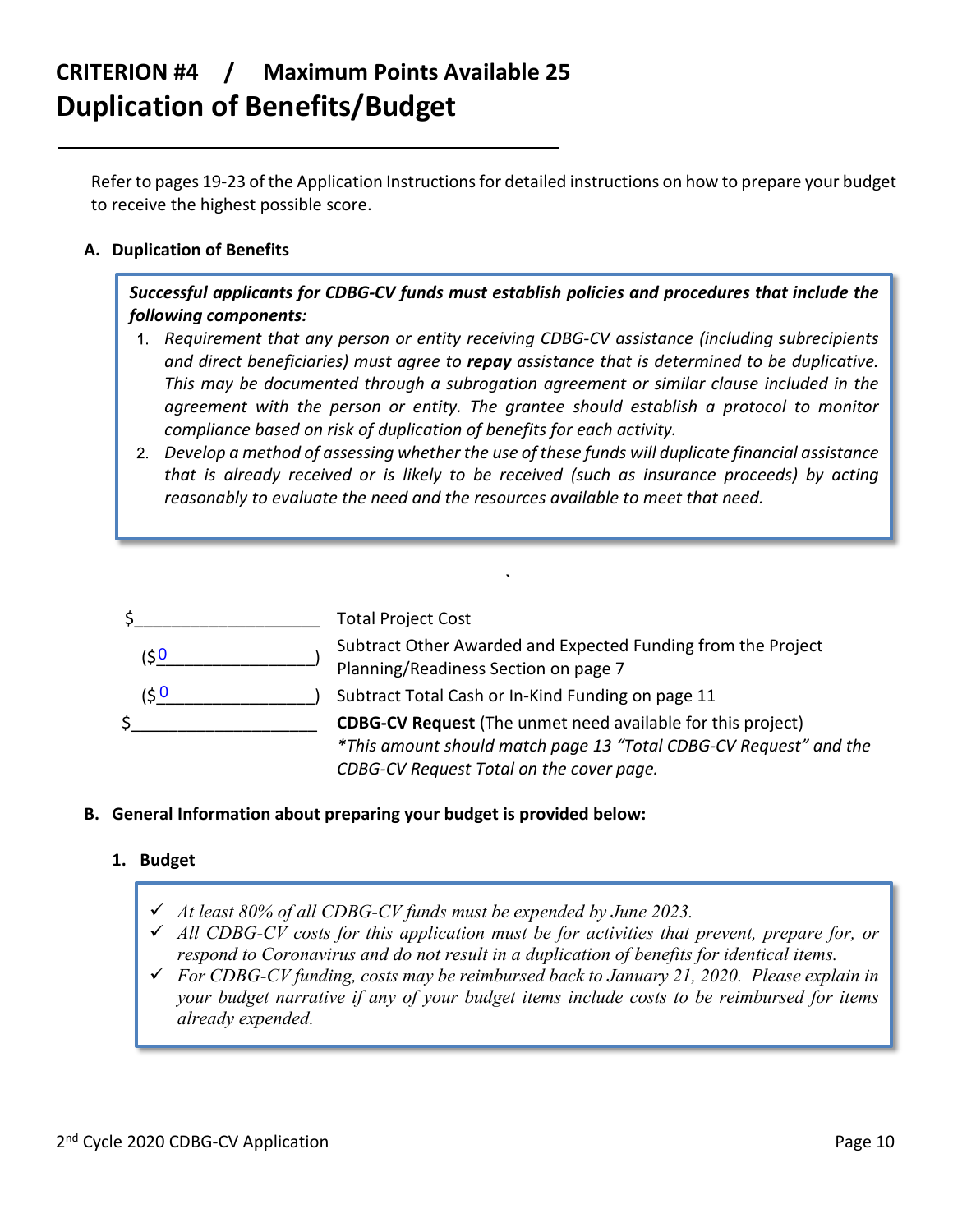### **2. Cash or In-Kind funds**

*Cash or in-kind funds are not required for CDBG-CV; however, they are encouraged to show overall support for project completion.* 

Please provide the following information about sources of cash or in-kind support utilized for this project. **Attach documentation** such as letters of commitment, bank account balance sheets, property appraisals, etc. for all funds listed*. Please make sure cash/in-kind costs are not duplicates of funding for identical costs requested in your CDBG-CV budget.*

| <b>Source of Cash or In-Kind Support</b> | \$ Amount | Cash | In-Kind |
|------------------------------------------|-----------|------|---------|
|                                          |           |      |         |
|                                          |           |      |         |
|                                          |           |      |         |
|                                          |           |      |         |
|                                          |           |      |         |
|                                          |           |      |         |
|                                          |           |      |         |
| <b>TOTAL CASH OR IN-KIND FUNDING</b>     |           |      |         |

Describe any cash or in-kind funds listed in the table above and explain how they will help meet your project goals.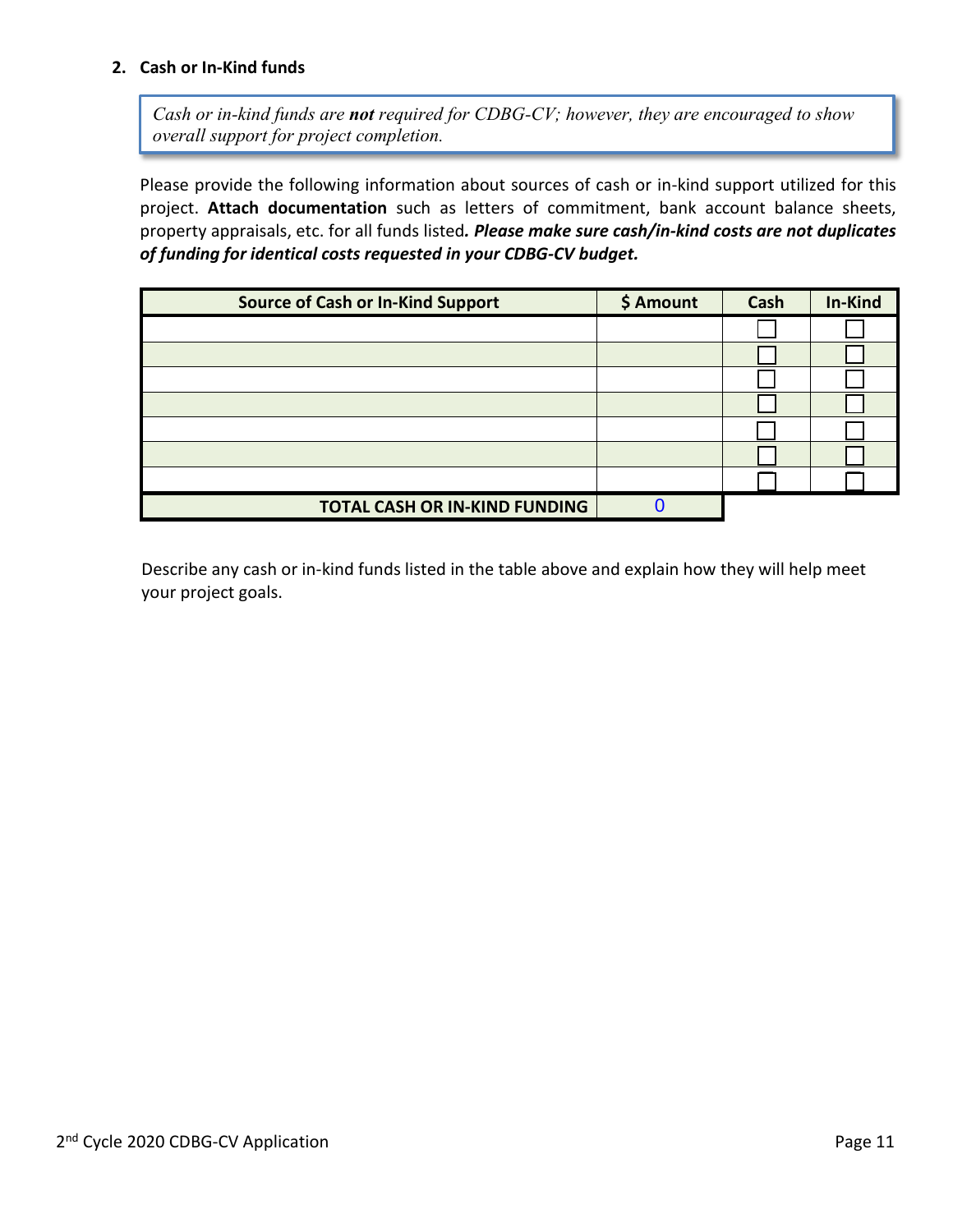### **3. Are you applying for funding for construction?**

 $\Box$  Yes  $\Box$  No

If so, there are two ways to pay for construction labor: (*See pages 21-22 in application handbook*.)

• Force-Account

*Force-account labor means the applicant will hire construction workers, those workers will be on the applicant's payroll, and they will be paid prevailing wages for that area. The applicant will either manage the project in-house or hire a project manager. If you are using forceaccount construction labor, you must complete the Force Account Labor and Fringe Benefits table below.*

• Contractual

*A contracted project means the applicant will go out to bid and hire a construction firm to construct the project. The workers in this case will be on the contractor's payroll and will be paid Davis Bacon wages.*

### **Force Account Labor and Fringe Benefits, NOT Contractual:**

Include only labor and fringe benefits to be paid with CDBG-CV funds.

| Position     | Wage<br>Rate | No. of<br><b>Hours</b> | Gross<br><b>Wages</b> | <b>FICA</b> | <b>ESC</b> | <b>Workers</b><br>Comp. | Other | <b>Total</b><br>Labor<br>Cost |
|--------------|--------------|------------------------|-----------------------|-------------|------------|-------------------------|-------|-------------------------------|
|              |              |                        |                       |             |            |                         |       |                               |
|              |              |                        |                       |             |            |                         |       |                               |
|              |              |                        |                       |             |            |                         |       |                               |
|              |              |                        |                       |             |            |                         |       |                               |
|              |              |                        |                       |             |            |                         |       |                               |
| <b>Total</b> |              |                        |                       |             |            |                         |       | $\bf{0}$                      |

*NOTE: Acceptable fringe benefits include, but are not limited to, FICA @ 7.65% (includes Social Security @ 6.2% and Medicare @ 1.45%); ESC (list the current rate for the employer's share that has been computed by DOL); and Workers Compensation (%varies).*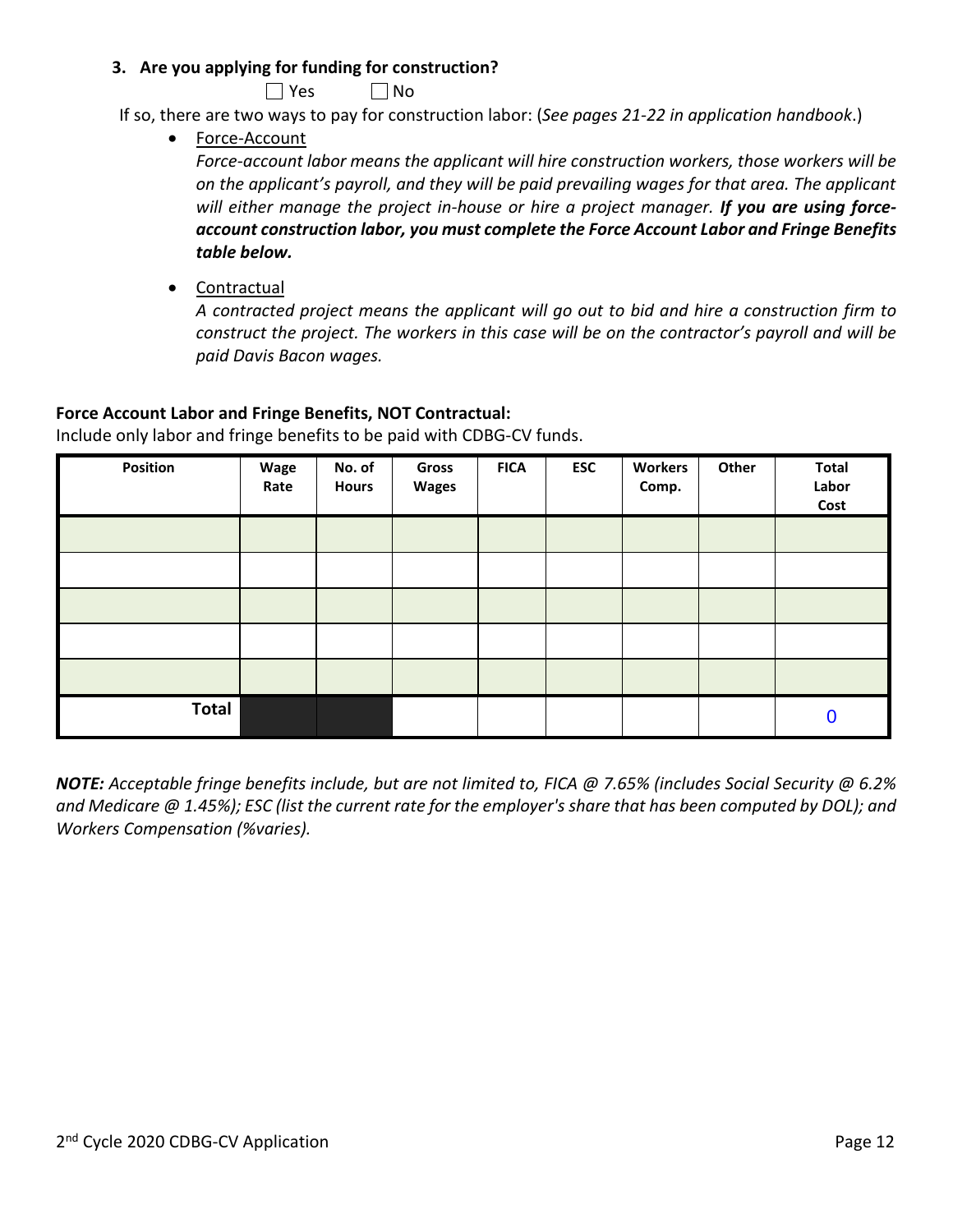### **4. CDBG-CV Line Item Proposed Budget**

Fill in the chart below to indicate how CDBG-CV project funds will be allocated. Round off figures to the nearest whole dollar and check addition on all cost totals and sub-totals. These dollar amounts should match the total CDBG-CV request on the cover page and on the Duplication of Benefits calculations on page 10.

| <b>Cost Category</b>          | <b>CDBG-CV</b><br><b>Request</b> |
|-------------------------------|----------------------------------|
| 1. Labor                      |                                  |
| 2. Fringe Benefits            |                                  |
| 3. Materials                  |                                  |
| 4. Freight                    |                                  |
| 5. Equipment Rental           |                                  |
| 6. Contractual                |                                  |
| 7. Insurance                  |                                  |
| 8. Other                      |                                  |
| 9. Administration**           |                                  |
| <b>TOTAL CDBG-CV Request*</b> |                                  |

*\*The cost items must be explained in the budget narrative. Maximum total CDBG-CV request is \$850,000.* 

*\*\*Administration cost cannot be more than 5% of the total CDBG-CV budget request.*

Your budget numbers should be supported by documentation. Show how you calculated your budget and demonstrate that the project is fully funded. The following are some examples of budget documentation:

- *Construction cost estimates*
- *Quotes for materials and freight*
- *Equipment rental cost rates*
- *Grant award letters or cover sheets for in-kind funding*
- *Letters of commitment or municipal resolutions showing commitment of funds*
- *Grant award letters or cover sheets for in-kind funding*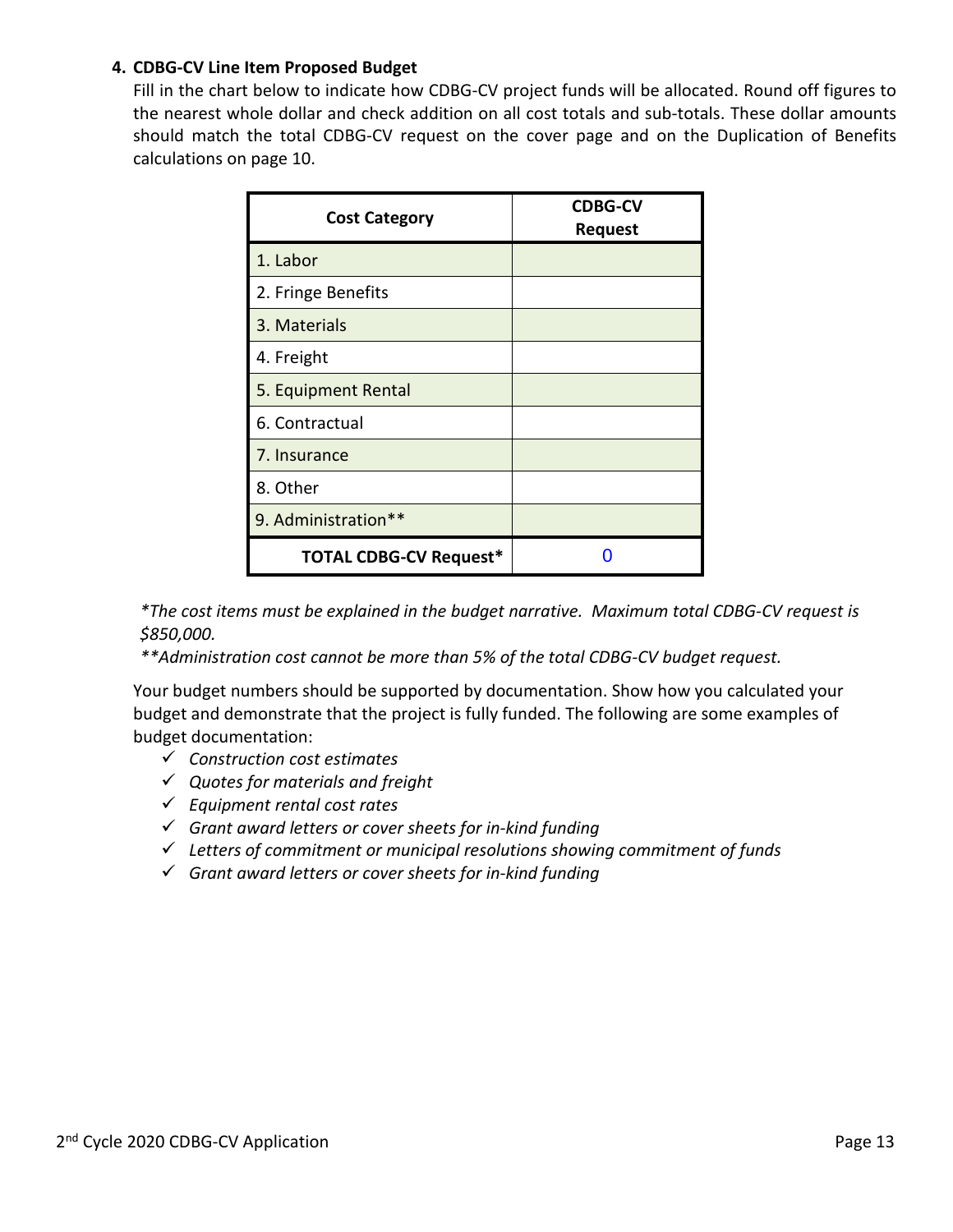**C. Budget Narrative:** Please provide an explanation for each budget item listed and specify how it will be used. Provide a copy of the city/borough's approved indirect cost rate for Administration, if applicable. Administrations cost cannot be more than 5% of the total CDBG-CV budget request. Add additional pages if necessary.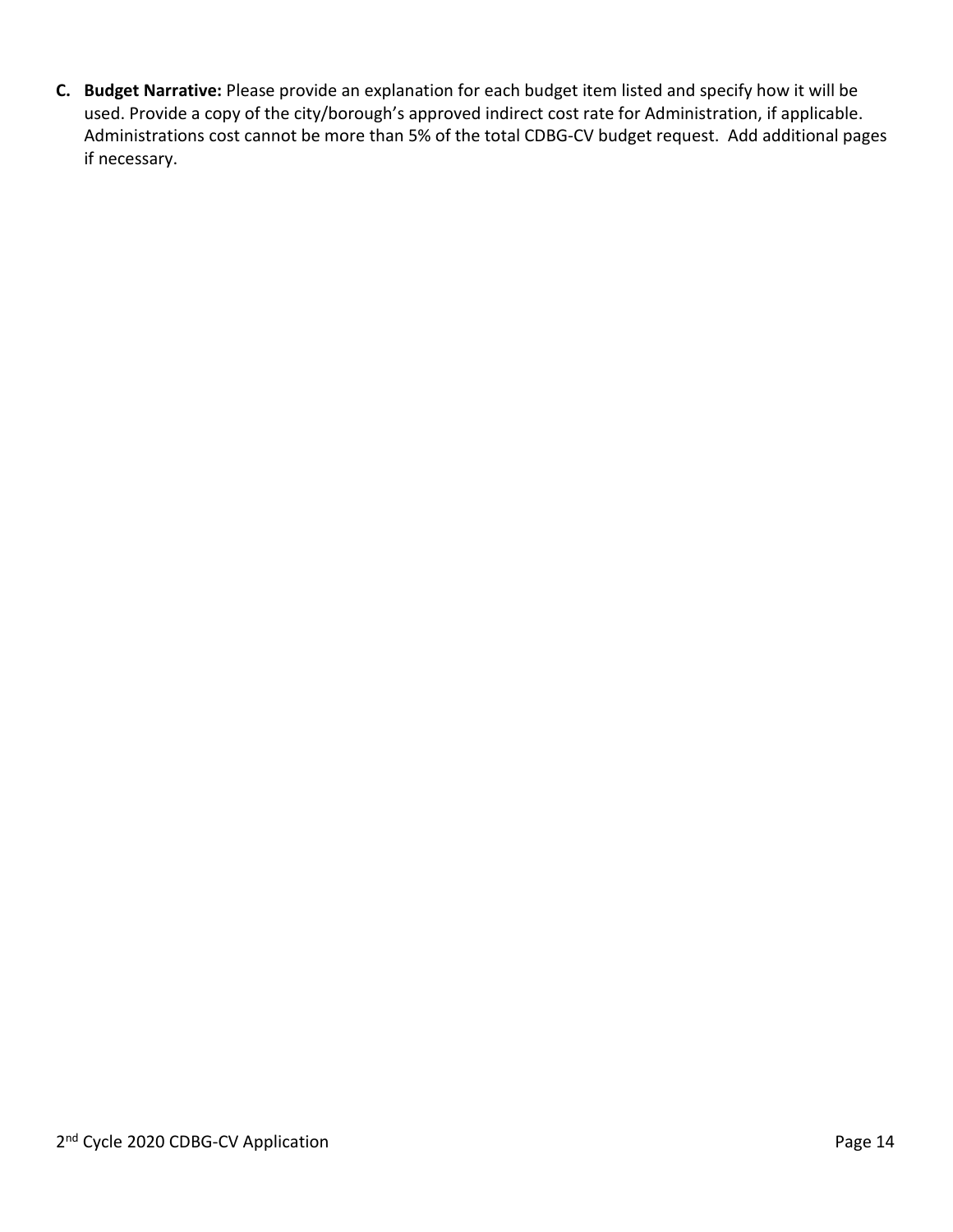### **CRITERION #5 / Maximum Points Available 10**

## **Administrative Capabilities**

#### *Add additional pages if necessary*

**A**. Identify who will be responsible for the day-to-day management of this project.

**B**. Describe the applicant's ability to manage CDBG-CV funds and comply with Federal/State accounting and reporting requirements.

**C.** List other grant(s) which the applicant has administered in the past; the amount of funds involved; and whether the projects were successfully completed.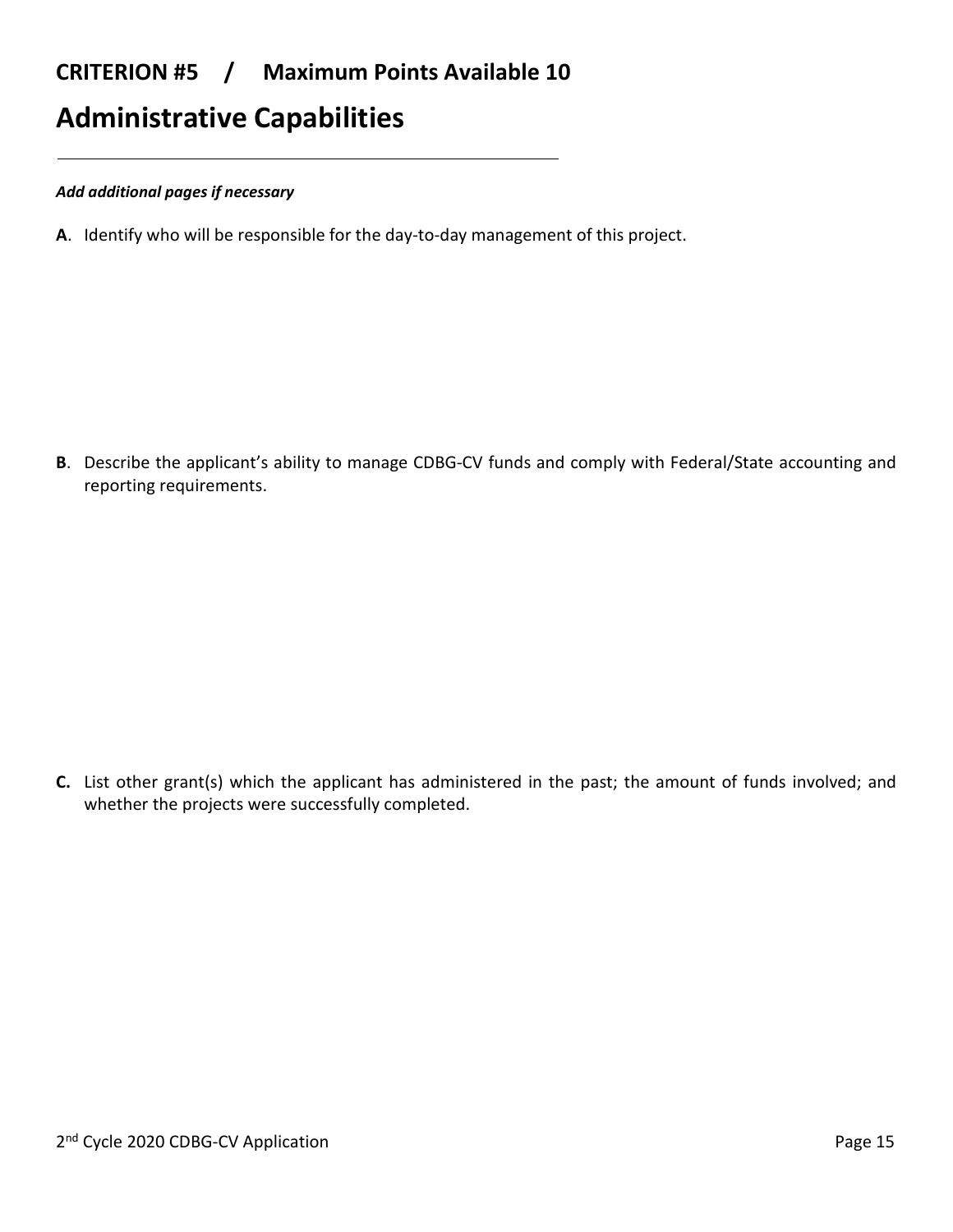**D**. Does the applicant have the cash resources to administer a cost reimbursable grant agreement?

**E**. Attach one copy of the applicant's most recent audit including management letters and any other reports received with the audit. If findings are identified, describe how they have been resolved or describe the current status. If an audit has not been done, a copy of the entity's most recent certified financial statement must be submitted.

**F**. If applicable, note any tax liens or judgments and explain how they have been addressed.

G. Please attach the printout from<https://sam.gov/content/home> of your active DUNS and CCR# (including co-applicant)